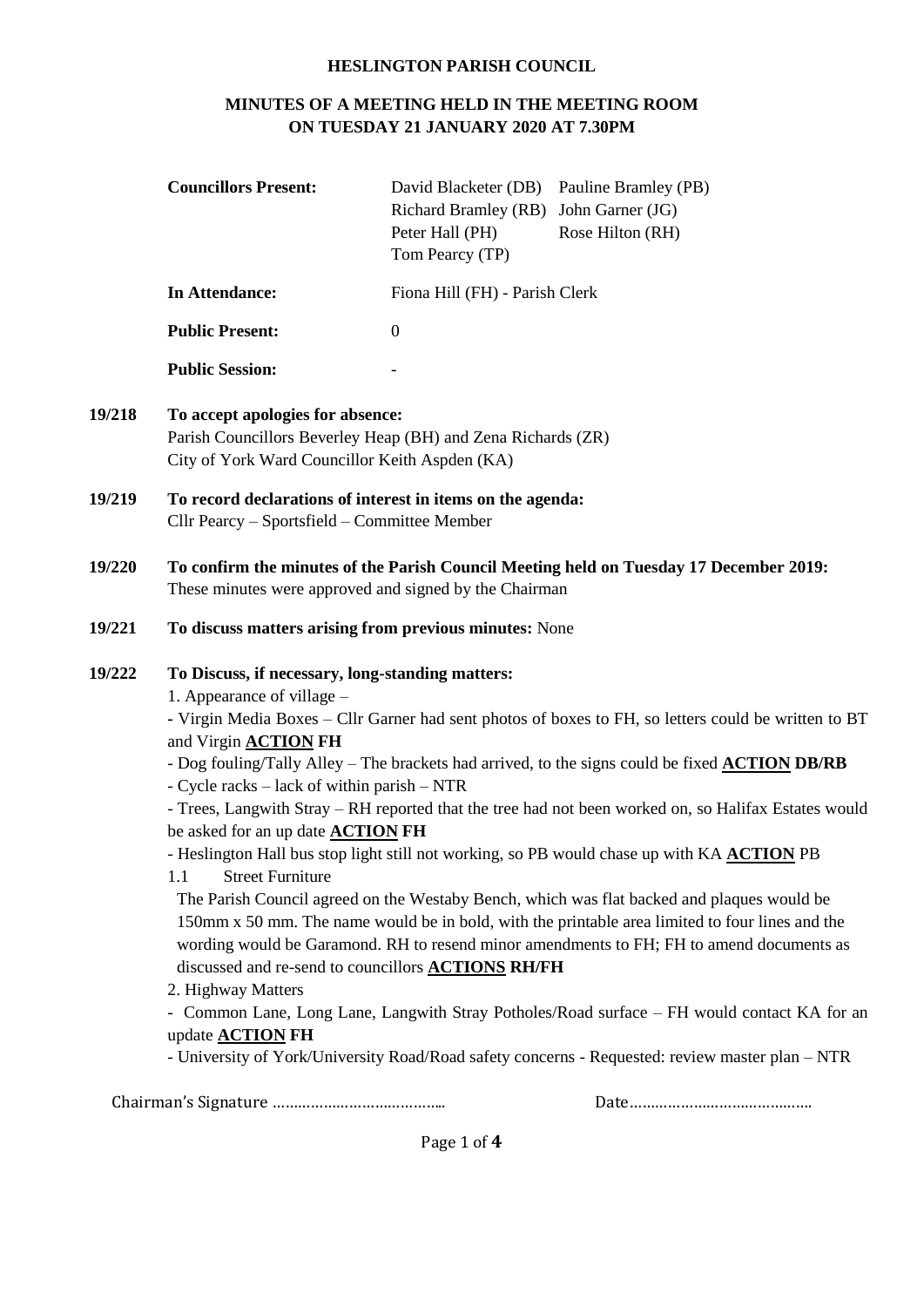3. City of York Council

3.1 Article 4 (2) Direction – NTR

3.2 Local Plan – The first hearings had concluded and the inspector would decide if the next stage should proceed.

4. University of York

4.1 Antisocial Behaviour – JG reported noise issues w/end  $17<sup>th</sup>$  &  $18<sup>th</sup>$  2am/4am

5. Neighbourhood Planning – DB would seek an extension to the response deadline, until after the next Parish Council meeting, for the clarification notes. The working group were drafting responses, which would be circulated to the Parish Council before the next Parish Council meeting. 6. Communication: Website up to date with information provided. Newsletter – Latest edition delivered, thanks to PH

# **19/223 To receive any matters raised by members of public:**

JG reported a resident had expressed disappointment that the coronation bench had been moved without consultation and was he concerned about possible vandalism. A watchful eye would be kept.

# **19/224 To report and make relevant recommendations on new planning applications:**

1. 19/02593/FUL - 2 storey side extension, 1no. light tube to front roofslope and 1no. light tube to rear roofslope @ 13 The Crescent - The Parish Council has No Objections **Action FH** would submit the responses via the CYC Planning portal.

# **To report planning decisions by City of York Council:**

1. 19/01624/FUL - Single storey rear extension, single storey side extension, 2no. dormers to rear, partial conversion of existing garage to habitable room, replace some existing windows and doors @ Rowan House, School Lane – Approved

2. 19/02214/FUL - Single storey rear extension with external access ramp @ Wedgewood House, Holburns Croft – Approved

3. 19/02438/FUL - Single storey extension to side @ Garden House Spring Lane - Householder Approval

4. 19/02439/CPD - Certificate of lawfulness for proposed development of single storey rear extension and replacement windows to first floor rear and side elevations @ 3 Lloyd Close – Granted

## **19/225 To receive reports from representatives of following outside bodies:**

1. Ward Councillors – NTR

2. North Yorkshire Police –Report shown at the end of these minutes

3. Heslington East Community Forums – A meeting to be held Feb2020, DBC. Noted that work has already started on the Heslington East site.

- 4. Good Neighbours Forum PB gave a summary of the meeting held on 16Jan20
- 5. Ouse and Derwent Drainage Board NTR

6. Sports Field – A one off grant of £1023.70 towards insurance and rates was unanimously agreed, proposed: PB, seconded DB. TP reported an issue with recent bonfires at the Outgang. Issue with cars parking along the single track/ passing place on Common Lane when a w'end match on. **ACTION TP** would speak with the clubs.

7. York Environment Forum – RH informed HPC that the YEF meeting was discussing the results of the transport survey. Action RH to forward documents to HPC

Chairman's Signature ………………………………….. Date…………………………………….

Page 2 of **4**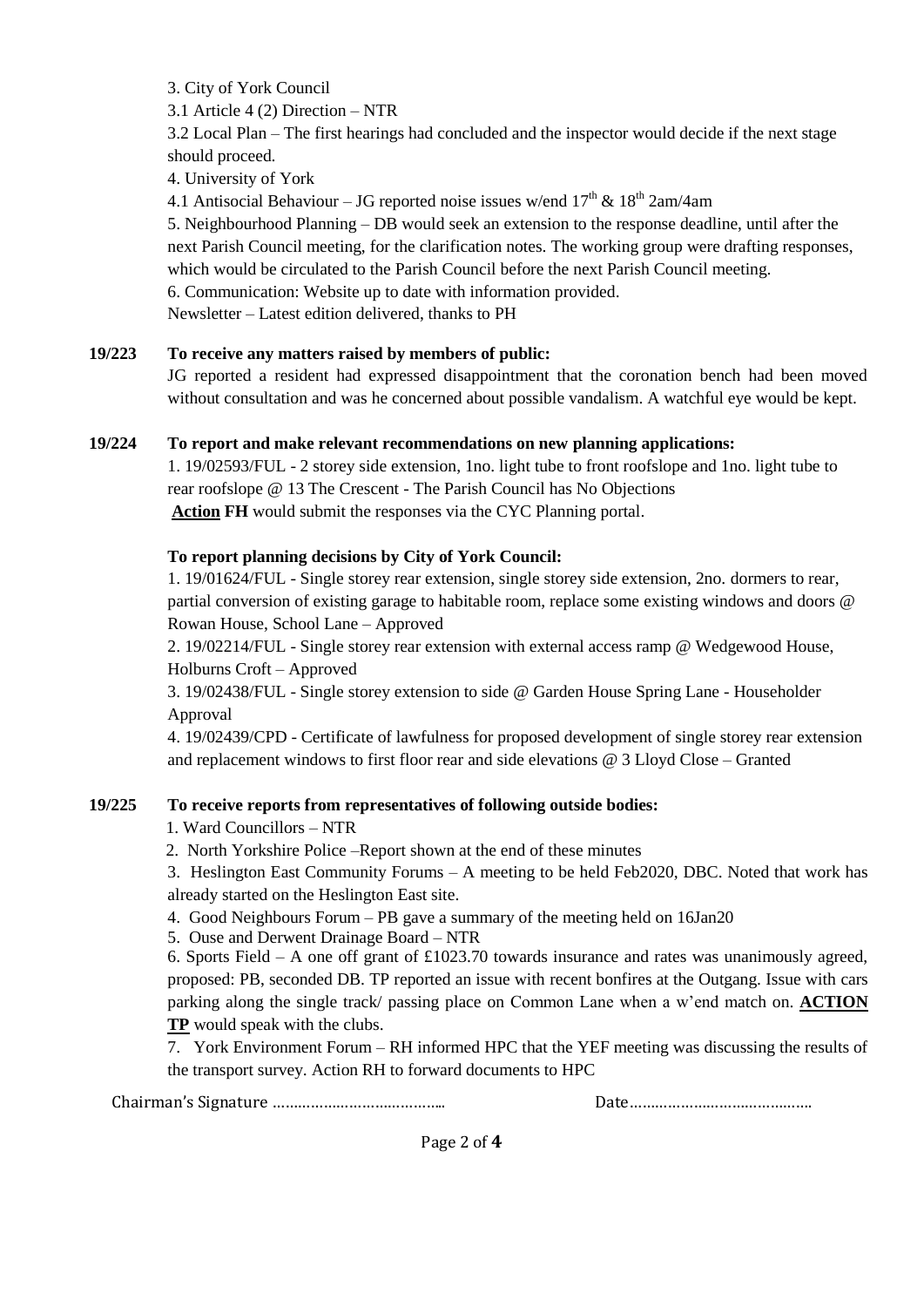8. Alms Houses – NTR

9. The Meeting Room – JG reported there was an issue with noise from a group who left the front door open, so the committee were working with them to find a way forward. 10. Fulford & Heslington Ward – Meeting expected in Feb20

## **19/226 To receive any new correspondence received by the council:**

1. CYC – Determination of DMMO application 200601 Heslington – Boss Lane – Main Street The Parish Council noted the content of this letter.

#### **19/227 To receive matters raised by members:** None

#### **19/228 To discuss matters raised with/by Yorkshire Local Councils Association**

1 York Branch Meeting (06Feb20 @ 7.00 p.m.) – Questions for Neil Ferris DB/PB would attend the meeting. Cllrs gave PB a list of questions to be asked.

#### **19/229 To discuss matters raised by Parish Clerk/Responsible Financial Officer:**

1. Bookkeeping records for year ending 31 Mar 20 to date

FH circulated copies of a bank reconciliation, along with an income & expenditure report.

2. Financial management - Internal Controls, Property/Asset Checks, Internal/External Audits, GDPR PB conducted internal controls and found everything in order.

2.1 Budget 2020/2021

The Parish Council unanimously agreed a precept of £17000.00, proposed PB, seconded TP 3. Matters raised with/by Yorkshire Local Councils Association (YLCA) Info/updates emailed to Cllrs

4. To approve the following invoices for payment

| 4.1 | Parish Clerk      | Salary                    | £287.70 | 001843 |
|-----|-------------------|---------------------------|---------|--------|
| 4.2 | Lengthsman        | Salary                    | £355.91 | 001844 |
| 4.3 | Handi Loop        | Lengthsman                | £7.99   | 001845 |
| 4.4 | TG Cutt & Son     | Fire Extinguisher Service | £71.58  | 001846 |
| 4.5 | <b>York Print</b> | Newsletter                | £97.00  | 001847 |

# **19/230 To confirm the dates of the future meeting(s) on Tuesdays at 7.30 p.m. in the Meeting Room as:** 18Feb20, 17Mar20, 21Apr20, 19May20, 16Jun20, 21Jul20, 18Aug20, 15Sep20, 20Oct20, 17Nov20, 15Dec20

| The Pensions Regulator – Duties Checker                                                                                                   |              |  |  |  |
|-------------------------------------------------------------------------------------------------------------------------------------------|--------------|--|--|--|
| Heslington Parish Council is an employer who has to provide a pension.                                                                    |              |  |  |  |
| Their Staging Date is                                                                                                                     | 01 July 2017 |  |  |  |
| What you need to do and by when:                                                                                                          |              |  |  |  |
| Confirm who to contact                                                                                                                    | Done         |  |  |  |
| FH has exchanged emails with The Pensions Regulator to advise them that both the Primary Contact and the Secondary Contact is Fiona Hill. |              |  |  |  |
| Choose a pension scheme.                                                                                                                  | Done         |  |  |  |
| The Parish Council has enrolled with Now Pensions Trustees Ltd, 164 Bishopsgate, London, EC2M 4LX with assistance from Ardent IFA Ltd, 80 |              |  |  |  |
| Clifton, York YO30 6BA. Tel: 01904 655330. Email: hello@ardentuk.com                                                                      |              |  |  |  |
| Type of pension scheme:                                                                                                                   | Occupational |  |  |  |
| Employer pension scheme reference (EPSR)                                                                                                  | 35LZ         |  |  |  |
| Pension scheme registry number (PSR)                                                                                                      | 12005124     |  |  |  |
| Work out who to put into a pension<br>3.                                                                                                  | Done         |  |  |  |
| Write to your staff<br>4.                                                                                                                 | Done         |  |  |  |
|                                                                                                                                           |              |  |  |  |